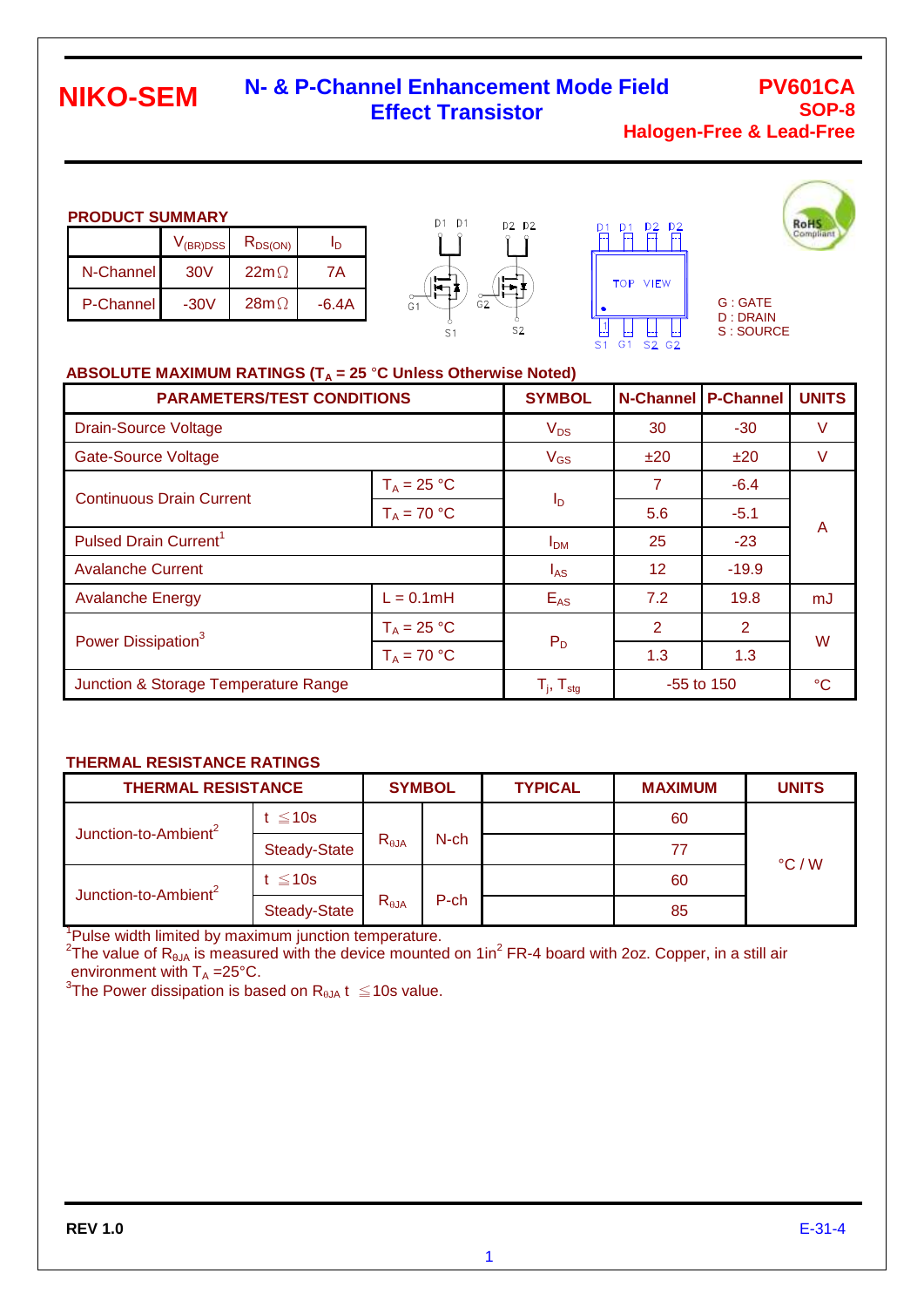# **NIKO-SEM**

# **N- & P-Channel Enhancement Mode Field Effect Transistor**

## **PV601CA SOP-8 Halogen-Free & Lead-Free**

| <b>ELECTRICAL CHARACTERISTICS (T<sub>J</sub> = 25 °C, Unless Otherwise Noted)</b> |               |                                                |                 |                      |            |            |             |
|-----------------------------------------------------------------------------------|---------------|------------------------------------------------|-----------------|----------------------|------------|------------|-------------|
|                                                                                   |               | <b>TEST CONDITIONS</b>                         |                 | <b>LIMITS</b>        |            |            | <b>UNIT</b> |
| <b>PARAMETER</b>                                                                  | <b>SYMBOL</b> |                                                |                 | <b>MIN</b>           | <b>TYP</b> | <b>MAX</b> |             |
| <b>STATIC</b>                                                                     |               |                                                |                 |                      |            |            |             |
|                                                                                   |               | $V_{GS} = 0V$ , $I_D = 250 \mu A$              | $N$ -Ch         | 30                   |            |            |             |
| Drain-Source Breakdown Voltage                                                    | $V_{(BR)DSS}$ | $V_{GS} = 0V$ , $I_D = -250 \mu A$             | P-Ch            | $-30$                |            |            |             |
|                                                                                   |               | $V_{DS} = V_{GS}$ , $I_D = 250 \mu A$          | $N$ -Ch         | $\blacktriangleleft$ | 1.75       | 2.5        | $\vee$      |
| <b>Gate Threshold Voltage</b>                                                     | $V_{GS(th)}$  | $V_{DS} = V_{GS}$ , $I_D = -250 \mu A$         | $P-Ch$          | $-1$                 | $-1.5$     | $-2.5$     |             |
| Gate-Body Leakage                                                                 |               | $V_{DS} = 0V$ , $V_{GS} = \pm 20V$             | $N$ -Ch         |                      |            | ±100       |             |
|                                                                                   | $I_{GSS}$     | $V_{DS} = 0V$ , $V_{GS} = \pm 20V$             | P-Ch            |                      |            | ±100       | nA          |
|                                                                                   |               | $V_{DS} = 24V$ , $V_{GS} = 0V$                 | $N$ -Ch         |                      |            | 1          |             |
|                                                                                   |               | $V_{DS}$ = -24V, $V_{GS}$ = 0V                 | P-Ch            |                      |            | $-1$       |             |
| Zero Gate Voltage Drain Current                                                   | $I_{DSS}$     | $V_{DS} = 20V$ , $V_{GS} = 0V$ , $T_J = 55 °C$ | $N$ -Ch<br>P-Ch |                      |            | 10         | $\mu$ A     |
|                                                                                   |               | $V_{DS}$ = -20V, $V_{GS}$ = 0V, $T_J$ = 55 °C  |                 |                      |            | $-10$      |             |
|                                                                                   |               | $V_{GS} = 4.5V$ , $I_D = 6A$                   | $N$ -Ch         |                      | 22         | 32         |             |
|                                                                                   |               | $V_{GS} = -4.5V$ , $I_D = -5A$                 | P-Ch            |                      | 32         | 45         |             |
| Drain-Source On-State Resistance <sup>1</sup>                                     | $R_{DS(ON)}$  | $V_{GS} = 10V, I_D = 7A$                       | $N$ -Ch         |                      | 16         | 22         | $m\Omega$   |
|                                                                                   |               | $V_{GS}$ = -10V, $I_D$ = -6A                   | P-Ch            |                      | 22         | 28         |             |
|                                                                                   |               | $V_{DS} = 10V, I_D = 7A$                       | $N$ -Ch         |                      | 30         |            |             |
| Forward Transconductance <sup>1</sup>                                             | $g_{fs}$      | $V_{DS}$ = -10V, $I_D$ = -6A                   | P-Ch            |                      | 17         |            | S           |

| <b>DYNAMIC</b>                      |                  |                                                          |                 |  |            |  |    |  |
|-------------------------------------|------------------|----------------------------------------------------------|-----------------|--|------------|--|----|--|
| <b>Input Capacitance</b>            | $C_{iss}$        | N-Channel                                                | N-Ch<br>P-Ch    |  | 300<br>817 |  |    |  |
| <b>Output Capacitance</b>           | $C_{\text{oss}}$ | $V_{GS} = 0V$ , $V_{DS} = 15V$ , $f = 1MHz$<br>P-Channel | $N$ -Ch<br>P-Ch |  | 65<br>138  |  | pF |  |
| <b>Reverse Transfer Capacitance</b> | C <sub>rss</sub> | $V_{GS} = 0V$ , $V_{DS} = -15V$ , $f = 1MHz$             | $N$ -Ch<br>P-Ch |  | 43<br>113  |  |    |  |
| <b>Gate Resistance</b>              | R <sub>g</sub>   | $V$ GS = $0V$ , $V_{DS} = 0V$ , $f = 1MHz$               | N-Ch<br>P-Ch    |  | 2.3<br>12  |  | Ω  |  |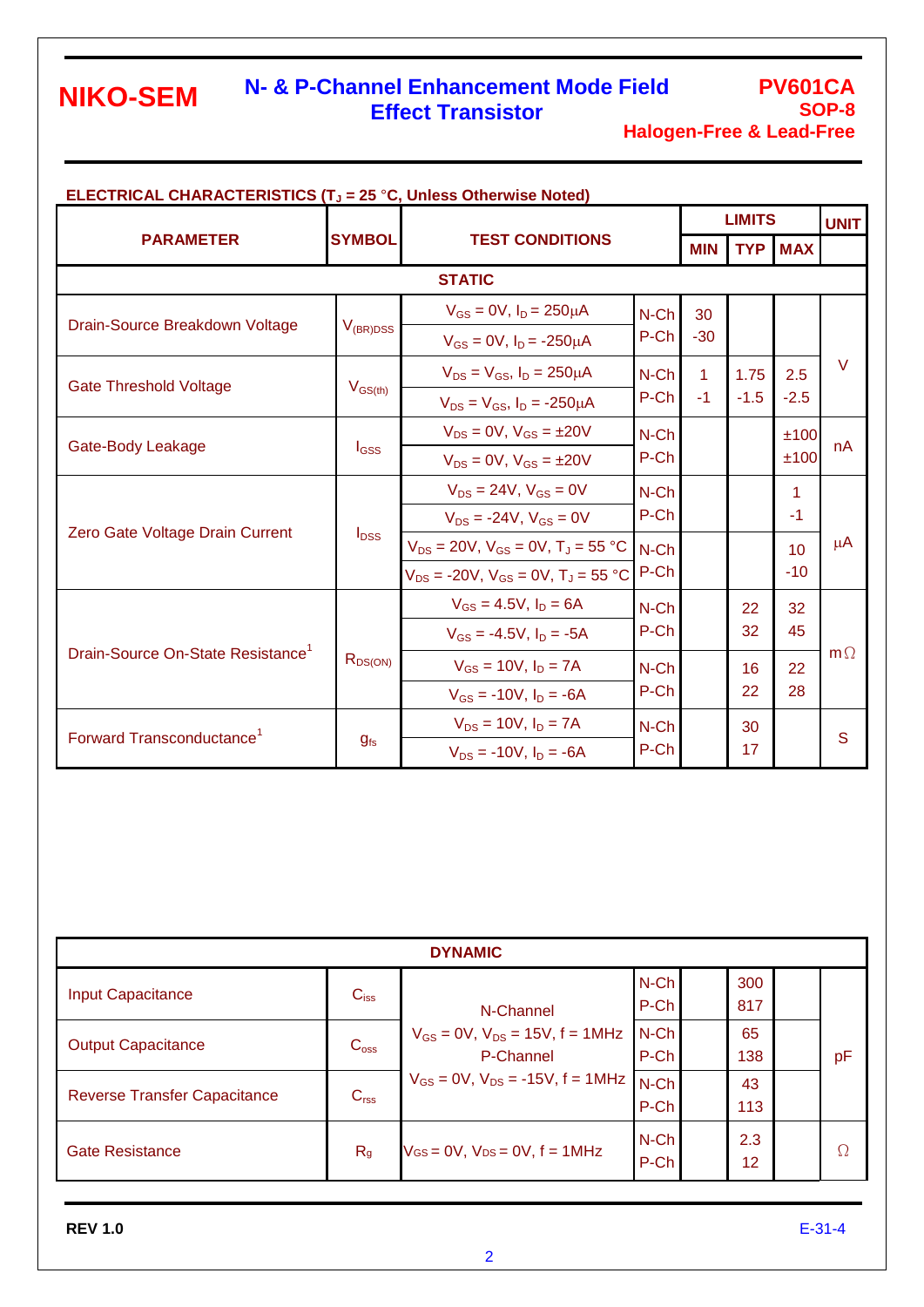# **NIKO-SEM**

# **N- & P-Channel Enhancement Mode Field Effect Transistor**

**PV601CA SOP-8 Halogen-Free & Lead-Free**

| Total Gate Charge <sup>2</sup>   | $Q_{q}$                 | N-Channel<br>$V_{DS} = 15V$ , $V_{GS} = 10V$ ,<br>$I_D = 7A$<br>P-Channel<br>$V_{DS} = -15V$ , $V_{GS} = -10V$ ,<br>$I_D = -6A$<br>N-Channel<br>$V_{DS} = 15V,$<br>$I_D \cong 7A$ , $V_{GS} = 10V$ , $R_{GEN} = 6\Omega$<br>P-Channel<br>$V_{DS} = -15V,$<br>$I_D \approx -6A$ , $V_{GS} = -10V$ ,<br>$R_{GEN} = 6\Omega$ | $N$ -Ch<br>P-Ch | 7.4<br>20   |             | nC             |
|----------------------------------|-------------------------|---------------------------------------------------------------------------------------------------------------------------------------------------------------------------------------------------------------------------------------------------------------------------------------------------------------------------|-----------------|-------------|-------------|----------------|
| Gate-Source Charge <sup>2</sup>  | $Q_{gs}$                |                                                                                                                                                                                                                                                                                                                           | N-Ch<br>P-Ch    | 0.8<br>1.7  |             |                |
| Gate-Drain Charge <sup>2</sup>   | $Q_{gd}$                |                                                                                                                                                                                                                                                                                                                           | $N$ -Ch<br>P-Ch | 2.1<br>5.1  |             |                |
| Turn-On Delay Time <sup>2</sup>  | $t_{d(on)}$             |                                                                                                                                                                                                                                                                                                                           | $N$ -Ch<br>P-Ch | 15<br>20.8  |             |                |
| Rise Time <sup>2</sup>           | $t_{\rm r}$             |                                                                                                                                                                                                                                                                                                                           | $N$ -Ch<br>P-Ch | 15<br>16.6  |             | nS             |
| Turn-Off Delay Time <sup>2</sup> | $t_{d(\text{off})}$     |                                                                                                                                                                                                                                                                                                                           | $N$ -Ch<br>P-Ch | 32<br>44    |             |                |
| Fall Time <sup>2</sup>           | $t_{\rm f}$             |                                                                                                                                                                                                                                                                                                                           | N-Ch<br>P-Ch    | 15<br>14    |             |                |
|                                  |                         | SOURCE-DRAIN DIODE RATINGS AND CHARACTERISTICS (T <sub>J</sub> = 25 °C)                                                                                                                                                                                                                                                   |                 |             |             |                |
| <b>Continuous Current</b>        | $\mathsf{I}_\mathsf{S}$ |                                                                                                                                                                                                                                                                                                                           | $N$ -Ch<br>P-Ch |             | 1.8<br>$-2$ | $\overline{A}$ |
| Forward Voltage <sup>1</sup>     | $V_{SD}$                | $I_F = 7A$ , $V_{GS} = 0V$<br>$I_F = -6A, V_{GS} = 0V$                                                                                                                                                                                                                                                                    | N-Ch<br>P-Ch    |             | 1.1<br>$-1$ | $\vee$         |
| <b>Reverse Recovery Time</b>     | $t_{rr}$                | $I_F = 7A$ , dl <sub>F</sub> /dt = 100A / $\mu$ S                                                                                                                                                                                                                                                                         | $N$ -Ch<br>P-Ch | 9.5<br>12.2 |             | nS             |
| <b>Reverse Recovery Charge</b>   | $Q_{rr}$                | $I_F = -6A$ , dl <sub>F</sub> /dt = 100A / $\mu$ S                                                                                                                                                                                                                                                                        | $N$ -Ch<br>P-Ch | 3<br>3.5    |             | nC             |

 $^1$ Pulse test : Pulse Width ≤ 300 µsec, Duty Cycle ≤ 2%.<br><sup>2</sup>Independent of operating temperature.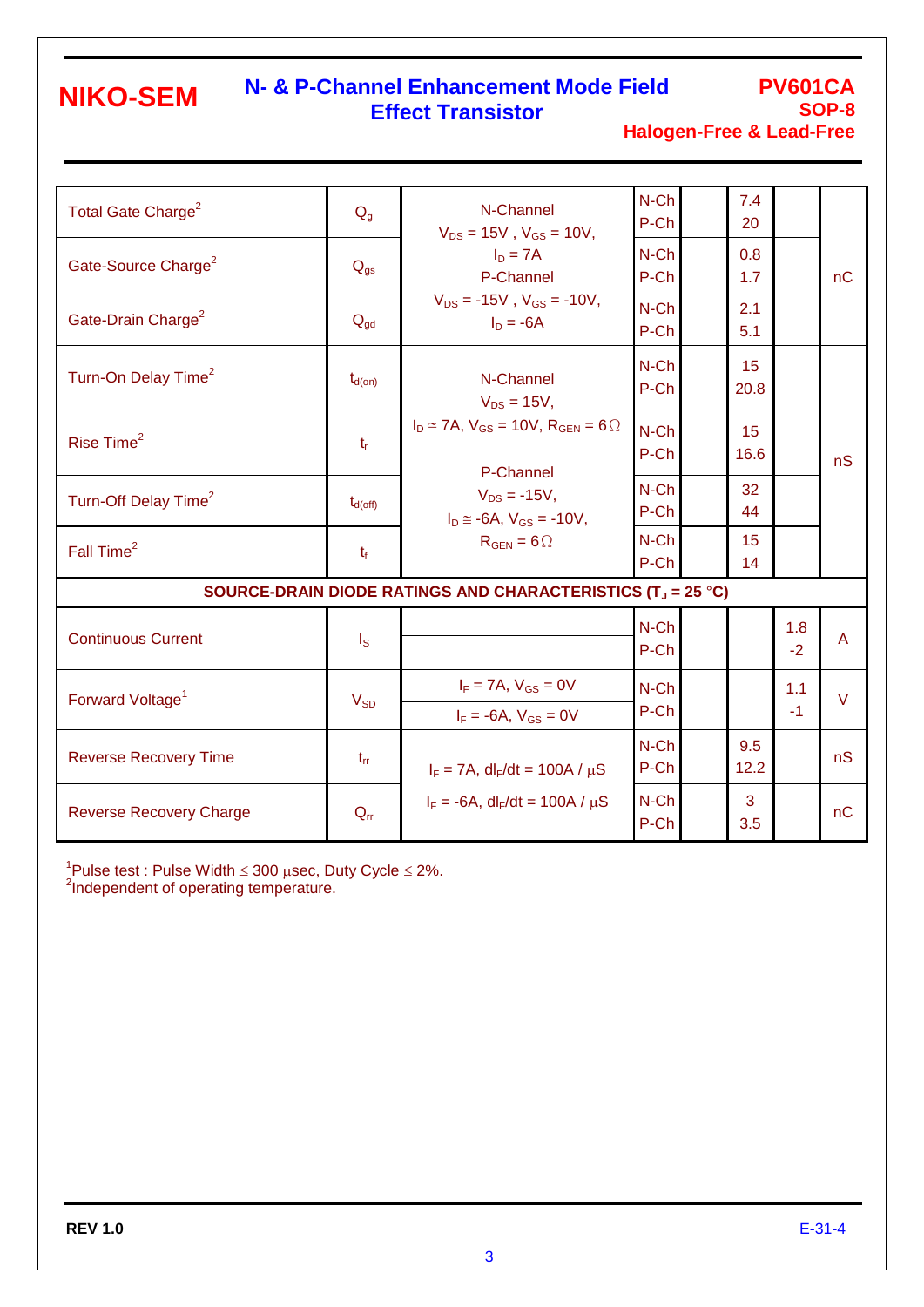### **N- & P-Channel Enhancement Mode Field Effect Transistor NIKO-SEM**

**PV601CA SOP-8 Halogen-Free & Lead-Free**

## **TYPICAL PERFORMANCE CHARACTERISTICS N-CHANNEL**

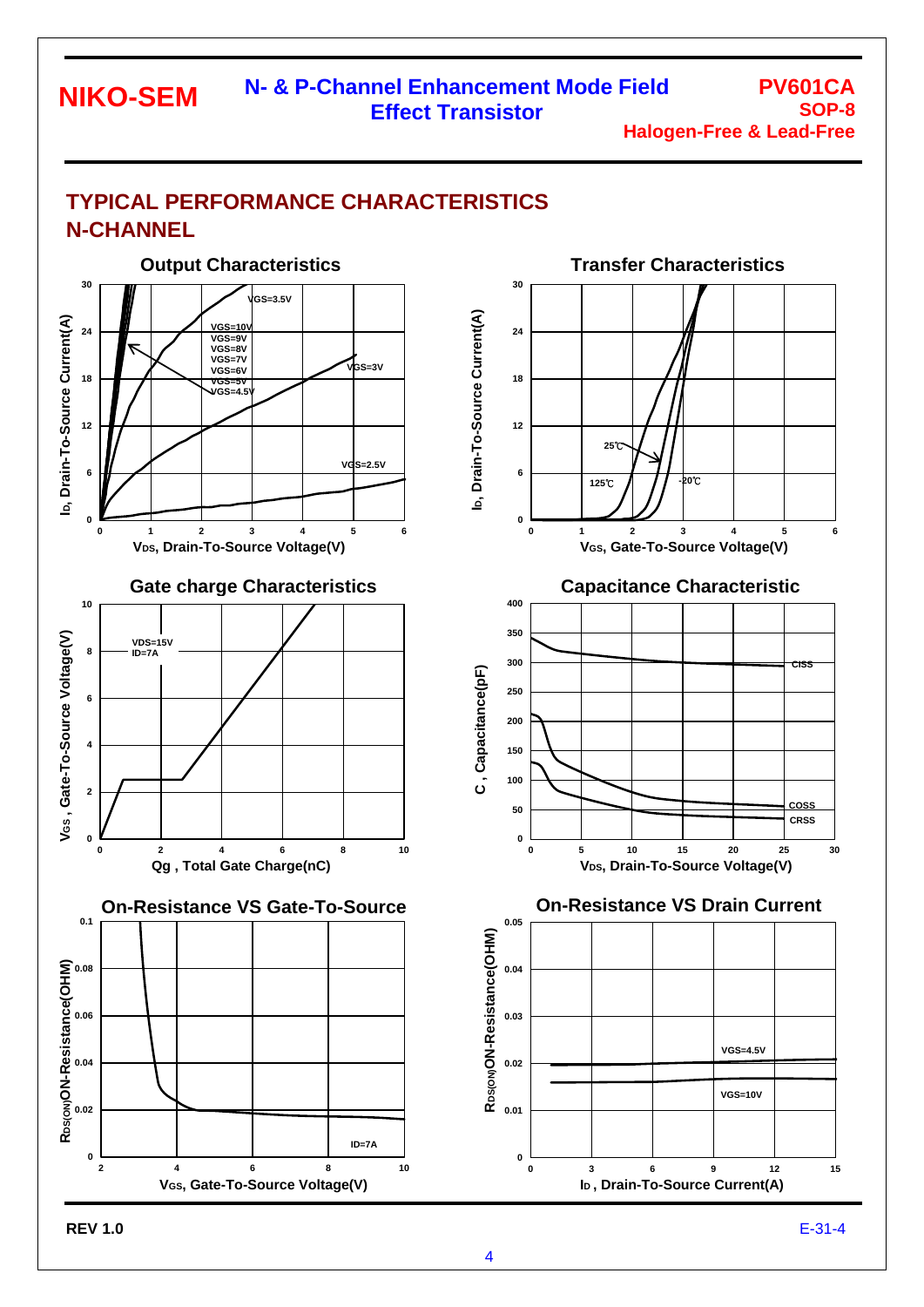#### **N- & P-Channel Enhancement Mode Field Effect Transistor PV601CA SOP-8 NIKO-SEM**

**Halogen-Free & Lead-Free**

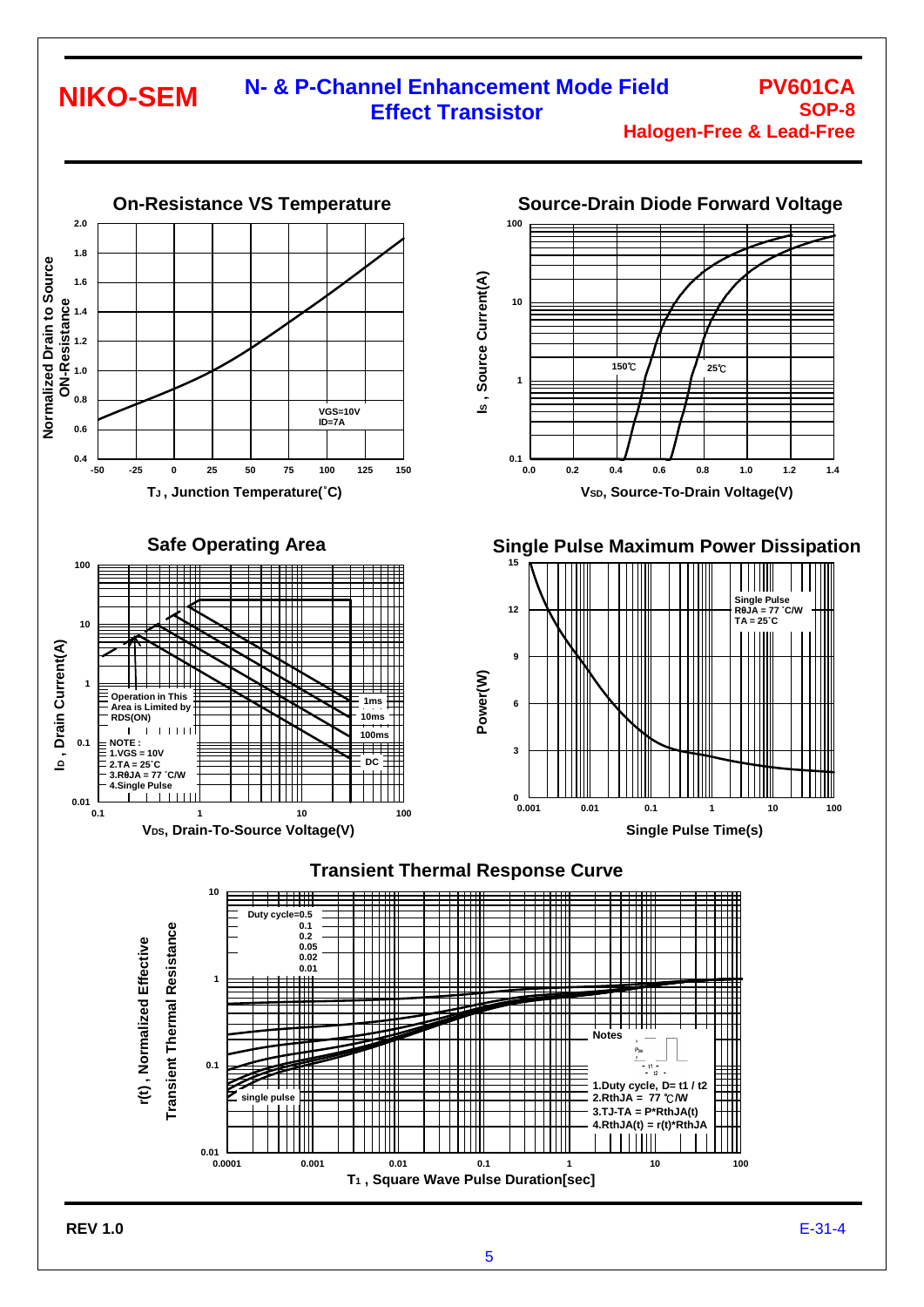#### **N- & P-Channel Enhancement Mode Field Effect Transistor NIKO-SEM**

**PV601CA SOP-8 Halogen-Free & Lead-Free**

## **P-CHANNEL**